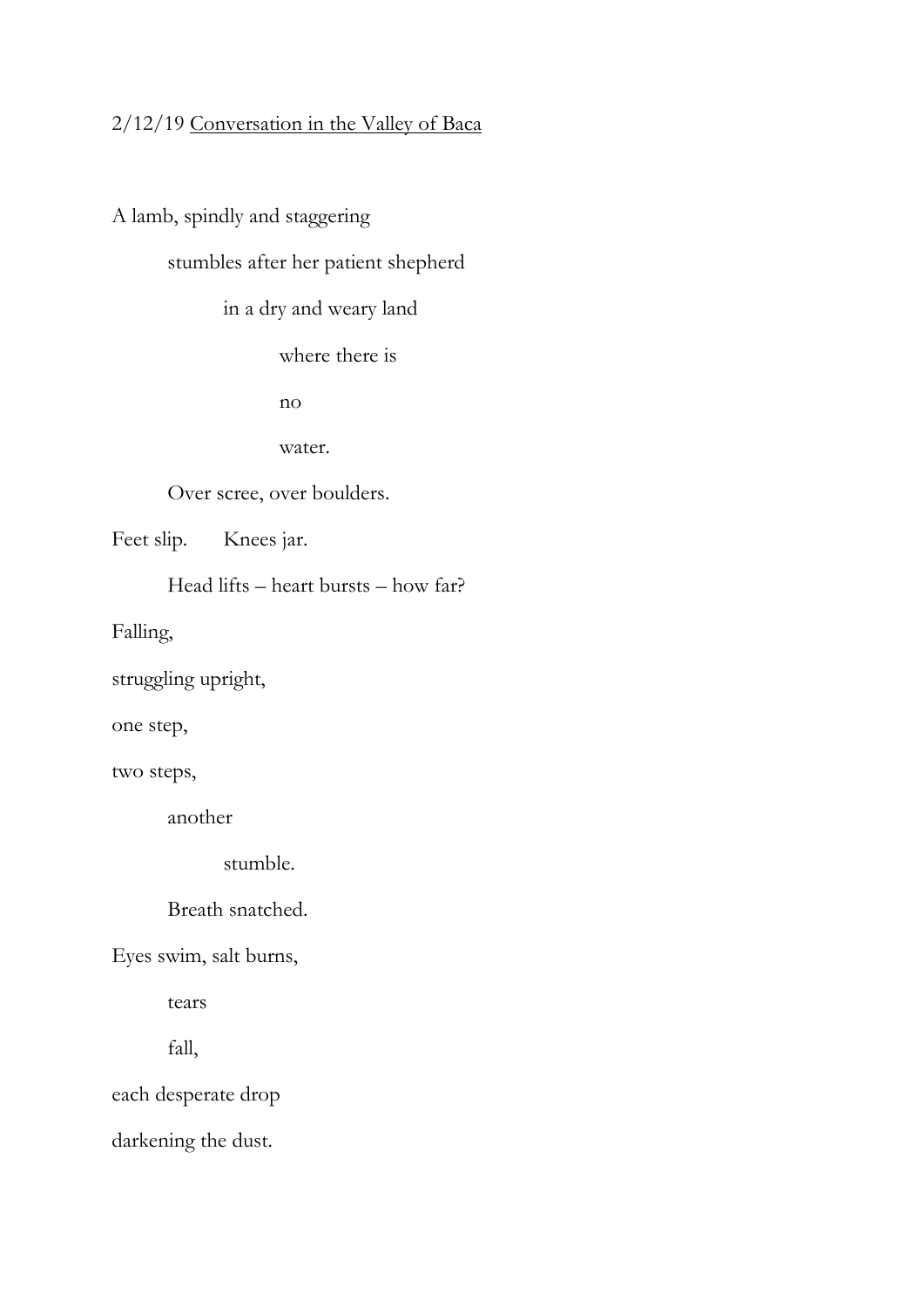Father,

what is the use of tears?

Water bearing death not life,

drenches skin yet dries tongue,

eyes sting,

head

aches.

Bitter, not sweet.

Who could suffer like this, and not weep?

Yet, .... what is the use of tears?

Meaningless wails, that mean what words dare not.

Sighs that empty the lungs,

and stop the heart.

Blinded, I cannot even see the stones I stumble over.

Whether sunlight glares or shadows glower,

the ground

is blurred.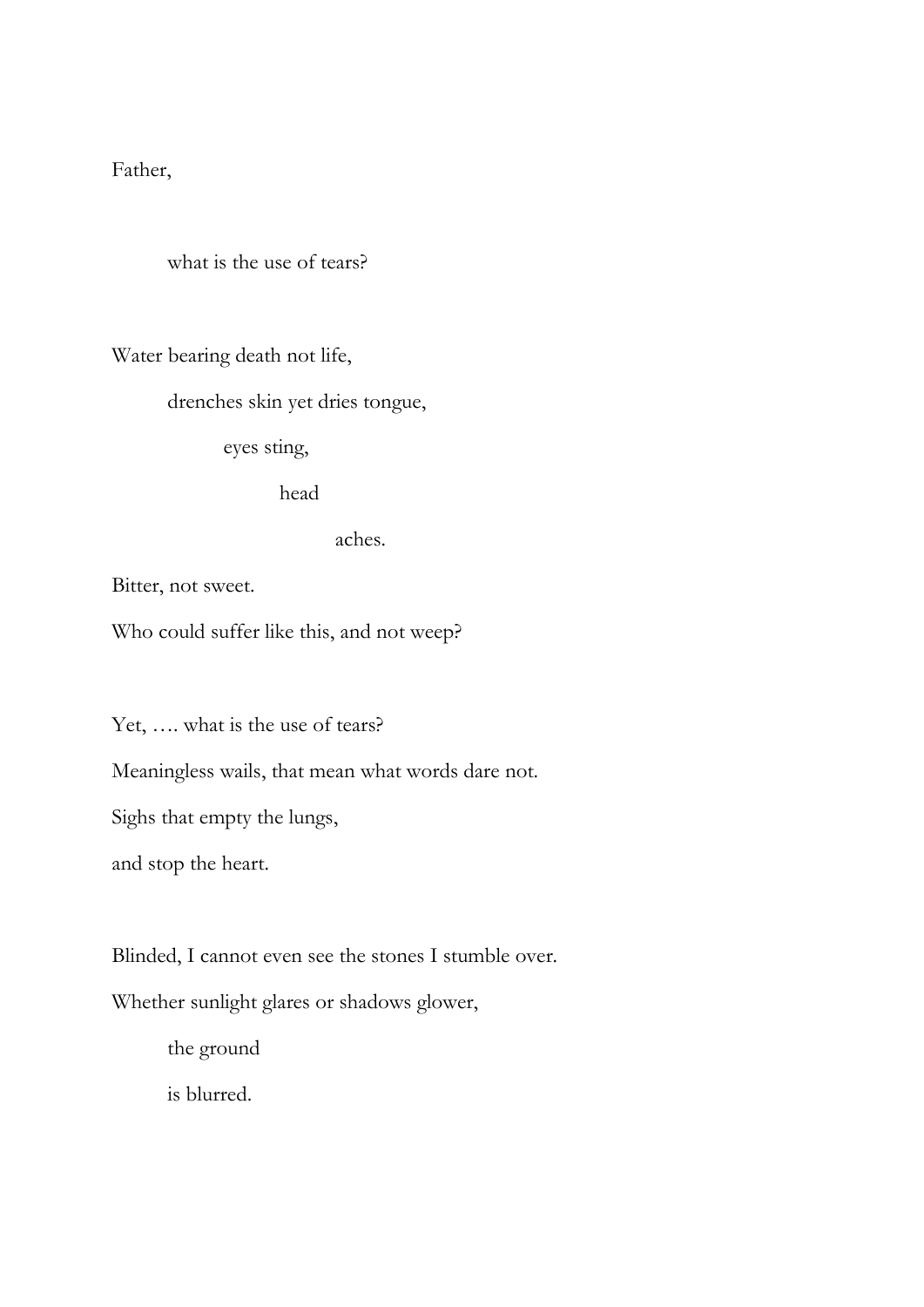Winded,

every breath fought for

as if it were my first

or

my last.

Lord,

what is the use?

*Silence…*

save for my own ragged breaths

my stuttering heart….

and

*Footsteps. The thud of a staff on earth and stone.*

*I have trodden this path before,*

*time after time,*

*shepherding other lost ones home.*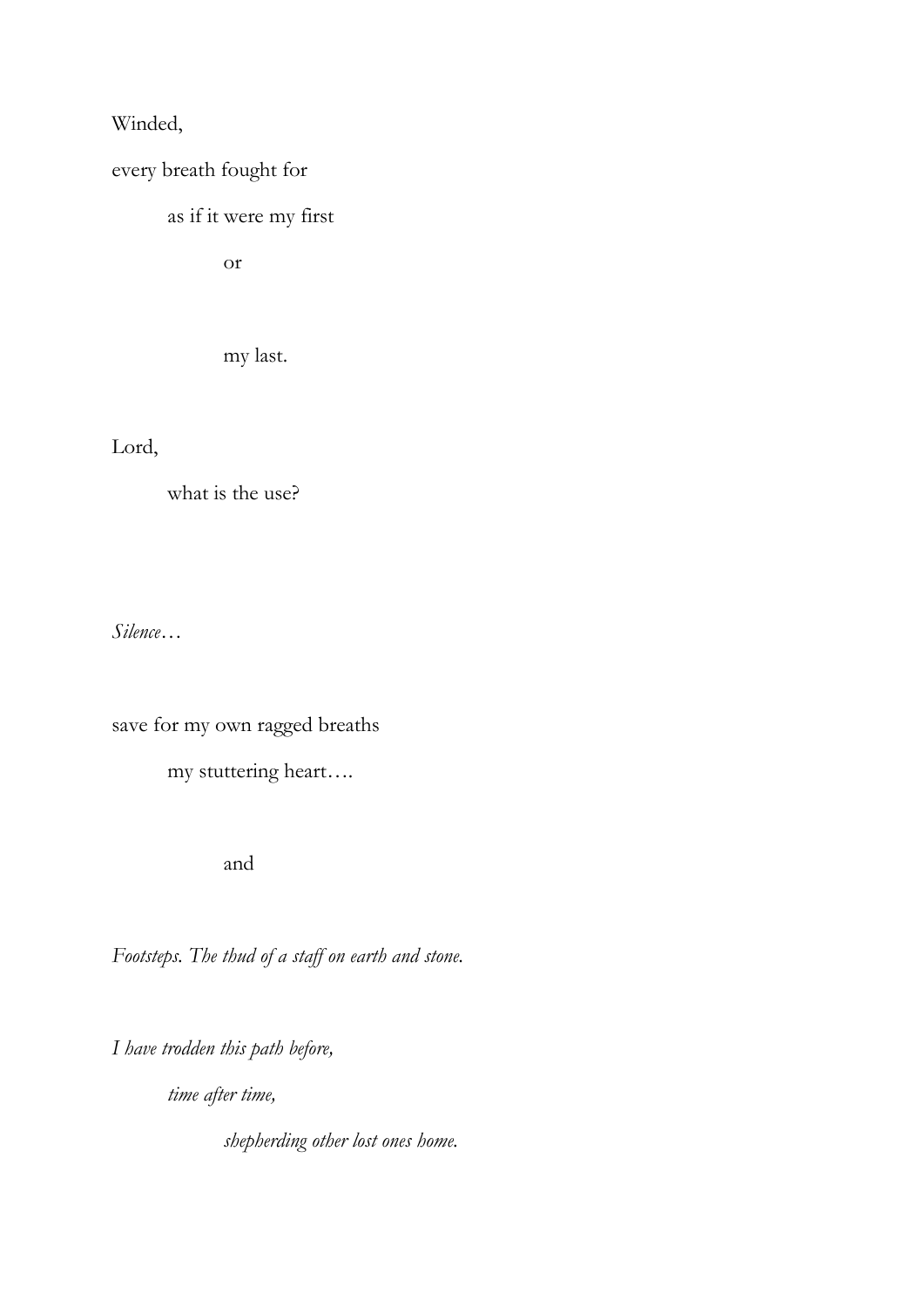*alone.*

Through the tears all I can see,

His footmarks in the path ahead,

all I can hear,

His patient tread,

feel,

His hand on my head.

*You are loved.*

Stumble on,

tears sinking into dust and rock

so many I have lost count –

*But I have not.*

*Look up, sweetheart, look up.* 

*Look back.*

The valley of weeping has become a place of springs. Where every tear fell, something miraculous has grown: